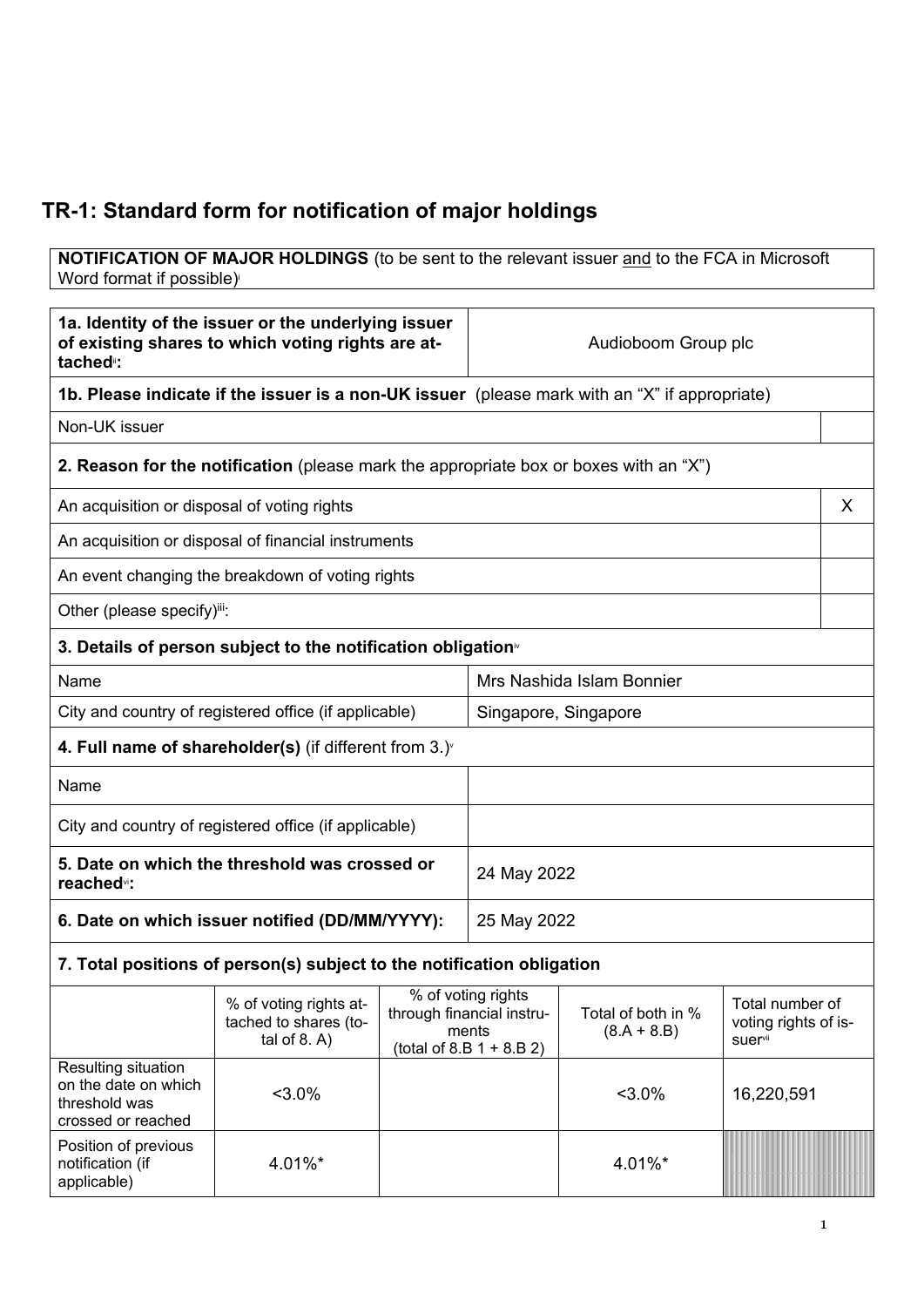## **8. Notified details of the resulting situation on the date on which the threshold was crossed or reached**viii

## **A: Voting rights attached to shares**

| Class/type of<br>shares | Number of voting rightsix                                     |                                                                | % of voting rights                                            |                                                                       |  |
|-------------------------|---------------------------------------------------------------|----------------------------------------------------------------|---------------------------------------------------------------|-----------------------------------------------------------------------|--|
| ISIN code (if possible) | <b>Direct</b><br>(Art 9 of Directive<br>2004/109/EC) (DTR5.1) | Indirect<br>(Art 10 of Directive<br>2004/109/EC)<br>(DTR5.2.1) | <b>Direct</b><br>(Art 9 of Directive<br>2004/109/EC) (DTR5.1) | <b>Indirect</b><br>(Art 10 of Directive<br>2004/109/EC)<br>(DTR5.2.1) |  |
|                         |                                                               |                                                                |                                                               |                                                                       |  |
|                         |                                                               |                                                                |                                                               |                                                                       |  |
|                         |                                                               |                                                                |                                                               |                                                                       |  |
| <b>SUBTOTAL 8. A</b>    |                                                               |                                                                |                                                               |                                                                       |  |

| B 1: Financial Instruments according to Art. 13(1)(a) of Directive 2004/109/EC (DTR5.3.1.1 (a)) |                                        |                                         |                                                                                                        |                    |
|-------------------------------------------------------------------------------------------------|----------------------------------------|-----------------------------------------|--------------------------------------------------------------------------------------------------------|--------------------|
| Type of financial in-<br>strument                                                               | <b>Expiration</b><br>date <sup>x</sup> | Exercise/<br><b>Conversion Periodxi</b> | <b>Number of voting rights</b><br>that may be acquired if<br>the instrument is<br>exercised/converted. | % of voting rights |
|                                                                                                 |                                        |                                         |                                                                                                        |                    |
|                                                                                                 |                                        |                                         |                                                                                                        |                    |
|                                                                                                 |                                        |                                         |                                                                                                        |                    |
|                                                                                                 |                                        | <b>SUBTOTAL 8. B 1</b>                  |                                                                                                        |                    |

| 2004/109/EC (DTR5.3.1.1 (b))           |                                        | B 2: Financial Instruments with similar economic effect according to Art. 13(1)(b) of Directive |                                                     |                            |                    |
|----------------------------------------|----------------------------------------|-------------------------------------------------------------------------------------------------|-----------------------------------------------------|----------------------------|--------------------|
| <b>Type of financial</b><br>instrument | <b>Expiration</b><br>date <sup>x</sup> | Exercise/<br><b>Conversion Pe-</b><br>riod xi                                                   | <b>Physical or</b><br>cash<br><b>settlement</b> xii | Number of<br>voting rights | % of voting rights |
|                                        |                                        |                                                                                                 |                                                     |                            |                    |
|                                        |                                        |                                                                                                 |                                                     |                            |                    |
|                                        |                                        |                                                                                                 |                                                     |                            |                    |
|                                        |                                        |                                                                                                 | <b>SUBTOTAL</b><br>8.B.2                            |                            |                    |